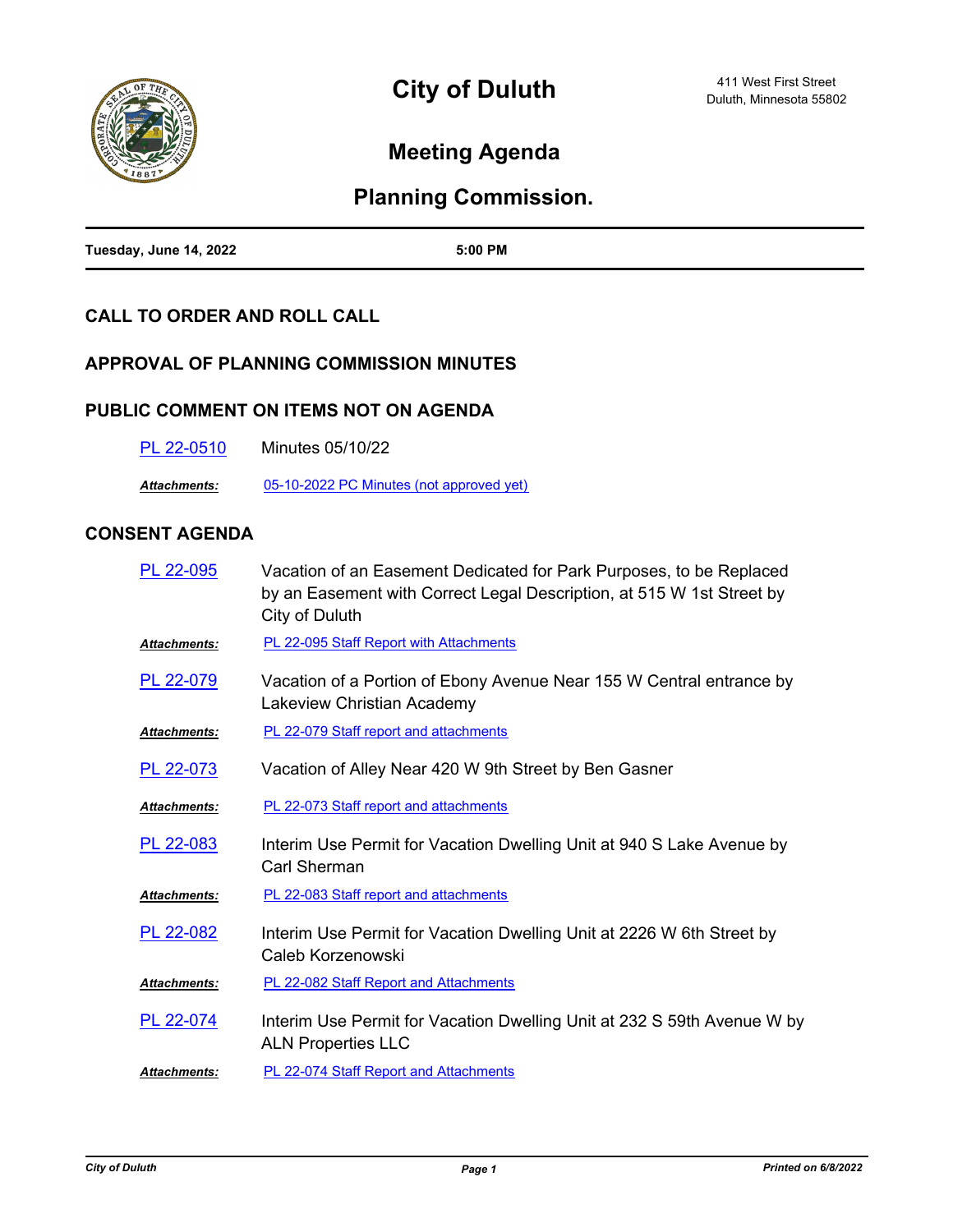| PL 22-088           | Variance to Maximum Building Height for Dwellings at 3731, 3819, 3829,<br>and 3867 London Road by Stocke Construction |
|---------------------|-----------------------------------------------------------------------------------------------------------------------|
| <b>Attachments:</b> | <b>PL22-088 Staff Report - final with attachments</b>                                                                 |

### **PUBLIC HEARINGS**

| PL 22-036           | Interim Use Permit for a Vacation Dwelling Unit at 619 W Skyline Parkway<br>by Dawn M. Holmberg                  |
|---------------------|------------------------------------------------------------------------------------------------------------------|
| Attachments:        | PL 22-036 Staff report and attachments                                                                           |
| PL 22-077           | Interim Use Permit for Vacation Dwelling Unit at 2835 Minnesota Avenue<br>by Tri-Waters Property LLC             |
| Attachments:        | PL22-077 Staff Report - final with attachments                                                                   |
| PL 22-068           | Special Use Permit for a Preschool in Trinity Lutheran Church at 1108 E<br>8th St by Mandy Stanius               |
| Attachments:        | PL 22-068 Staff report and attachments                                                                           |
| PL 22-081           | Special Use Permit for Daycare at 2344 Nanticoke Street by Three Trees<br>LLC                                    |
| Attachments:        | PL 22-081 Staff report and attachments                                                                           |
| PL 22-089           | Variance to Maximum Parking Requirements for a Planet Fitness at 1320<br>Mountain Shadow Drive by Planet Fitness |
| <b>Attachments:</b> | <b>PL 22-089 Staff Report and Attachments</b>                                                                    |
|                     |                                                                                                                  |

### **OLD BUSINESS**

| PL 22-045    | Planning Review for the Higher Education Overlay District at 1303 W |
|--------------|---------------------------------------------------------------------|
|              | Arrowhead Road by 1303, LLC                                         |
| Attachments: | PL 22-045 Staff report & attachments                                |

### **OTHER BUSINESS**

| PL 22-102 | Citizen Petition for Environmental Assessment Worksheet (EAW) for |
|-----------|-------------------------------------------------------------------|
|           | Lester Park Golf Course Development                               |

*Attachments:* [PL 22-102 Staff Memo and Report](http://duluth-mn.legistar.com/gateway.aspx?M=F&ID=a4ecd86f-929f-450d-9557-55143420b53c.pdf)

### **COMMUNICATIONS**

Land Use Supervisor Report

Historic Preservation Commission Report